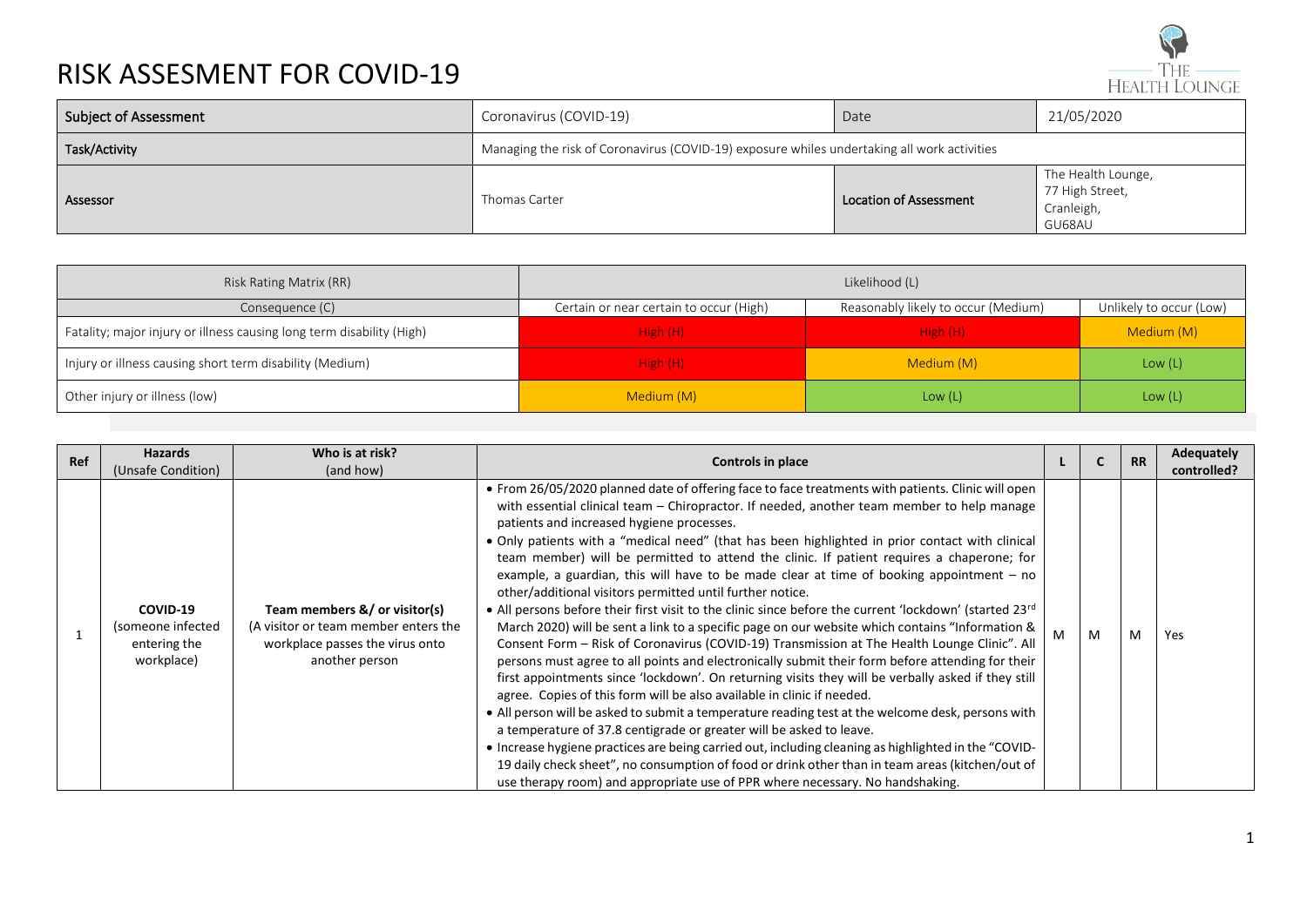

| Ref | <b>Hazards</b><br>(Unsafe Condition)                  | Who is at risk?<br>(and how)                                                                                                                                                                                                                                                                                                                                                                                                                                                                                                                                                                                                                                                                                                                                                                                                                                                                                                                                        | Controls in place                                                                                                                                                                                                                                                                                                                                                                                                                                                                                                                                                                                                                                                                                                                                                                                                                                                                                                                                                                         |   | $\mathbf{C}$ | <b>RR</b> | <b>Adequately</b><br>controlled? |
|-----|-------------------------------------------------------|---------------------------------------------------------------------------------------------------------------------------------------------------------------------------------------------------------------------------------------------------------------------------------------------------------------------------------------------------------------------------------------------------------------------------------------------------------------------------------------------------------------------------------------------------------------------------------------------------------------------------------------------------------------------------------------------------------------------------------------------------------------------------------------------------------------------------------------------------------------------------------------------------------------------------------------------------------------------|-------------------------------------------------------------------------------------------------------------------------------------------------------------------------------------------------------------------------------------------------------------------------------------------------------------------------------------------------------------------------------------------------------------------------------------------------------------------------------------------------------------------------------------------------------------------------------------------------------------------------------------------------------------------------------------------------------------------------------------------------------------------------------------------------------------------------------------------------------------------------------------------------------------------------------------------------------------------------------------------|---|--------------|-----------|----------------------------------|
| 2   | COVID-19<br>(someone becomes<br>ill in the workplace) | Team members &/ or visitors(s)<br>(Contract COVID-19 in workplace)                                                                                                                                                                                                                                                                                                                                                                                                                                                                                                                                                                                                                                                                                                                                                                                                                                                                                                  | • UK Government guidance to be followed<br>• The kitchen has been designated a safe area away from other team members. Persons showing<br>signs of COVID-19 infections will be removed from the workplace, away from other team and<br>sent home with support if required. The person will be advised to follow NHS guidance online.<br>• If the person is a visitor, their organisation will be informed.<br>• The workplace will be decontaminated following governmental guidance.<br>• This information has been passed onto all team members.                                                                                                                                                                                                                                                                                                                                                                                                                                        | м | M            | M         | Yes                              |
| 3   | COVID-19<br>(Contaminated<br>Workplace)               | Team members &/ or visitors(s)<br>(Contract COVID-19 in workplace)                                                                                                                                                                                                                                                                                                                                                                                                                                                                                                                                                                                                                                                                                                                                                                                                                                                                                                  | • UK Government guidance is being followed.<br>M<br>• Extra hygiene requirement is in place; all visitors are asked to take their shoes off on entry and<br>sanitise their hands.<br>• Increase hygiene practices are being carried out by team members, including cleaning as<br>highlighted in the "Cleaning Log"; refreshments are not offered to visitors (unless clinically<br>relevant); team not to consume food or drink unless in team areas (kitchen/out of use therapy<br>room); and appropriate level of usage of PPE where necessary. Clinical team to follow "room<br>hygiene protocol" between patients. No Handshaking.<br>• No public use of toilets unless it is an emergency.<br>• Clinical assistant/chiropractor follows 'COVID-19 booking in form' which will be completed<br>verbally and will be documented on the practice management software. This is to be completed<br>on the patients arrival.<br>. This information has been passed onto all team members. |   | M            | M         | Yes                              |
| 4   | COVID-19<br>(someone becomes<br>ill in the workplace) | • UK Government guidance is being followed.<br>• A social distancing policy has been implemented.<br>- Only essential team members (needed to open and operate safely), will be in clinic during<br>opening hours. Administration tasks will be done remotely.<br>Team members &/ or visitors(s)<br>- Non-clinical team will comply social distancing policy of 2 metres unless clinically needed.<br>(A person catches COVID-19 due to<br>- Clinical team will only not comply with social distancing policy while carrying out treatment<br>working closely with an infected<br>that has been highlighted as medically needed.<br>person)<br>- Patients will only have a face to face treatment once a medical need has been identified prior<br>to the appointment by a member of the clinical team.<br>- Patient where possible, will be treated remotely by phone or secure web-video Telehealth.<br>• This information has been passed onto all team members. |                                                                                                                                                                                                                                                                                                                                                                                                                                                                                                                                                                                                                                                                                                                                                                                                                                                                                                                                                                                           | M | M            | M         | Yes                              |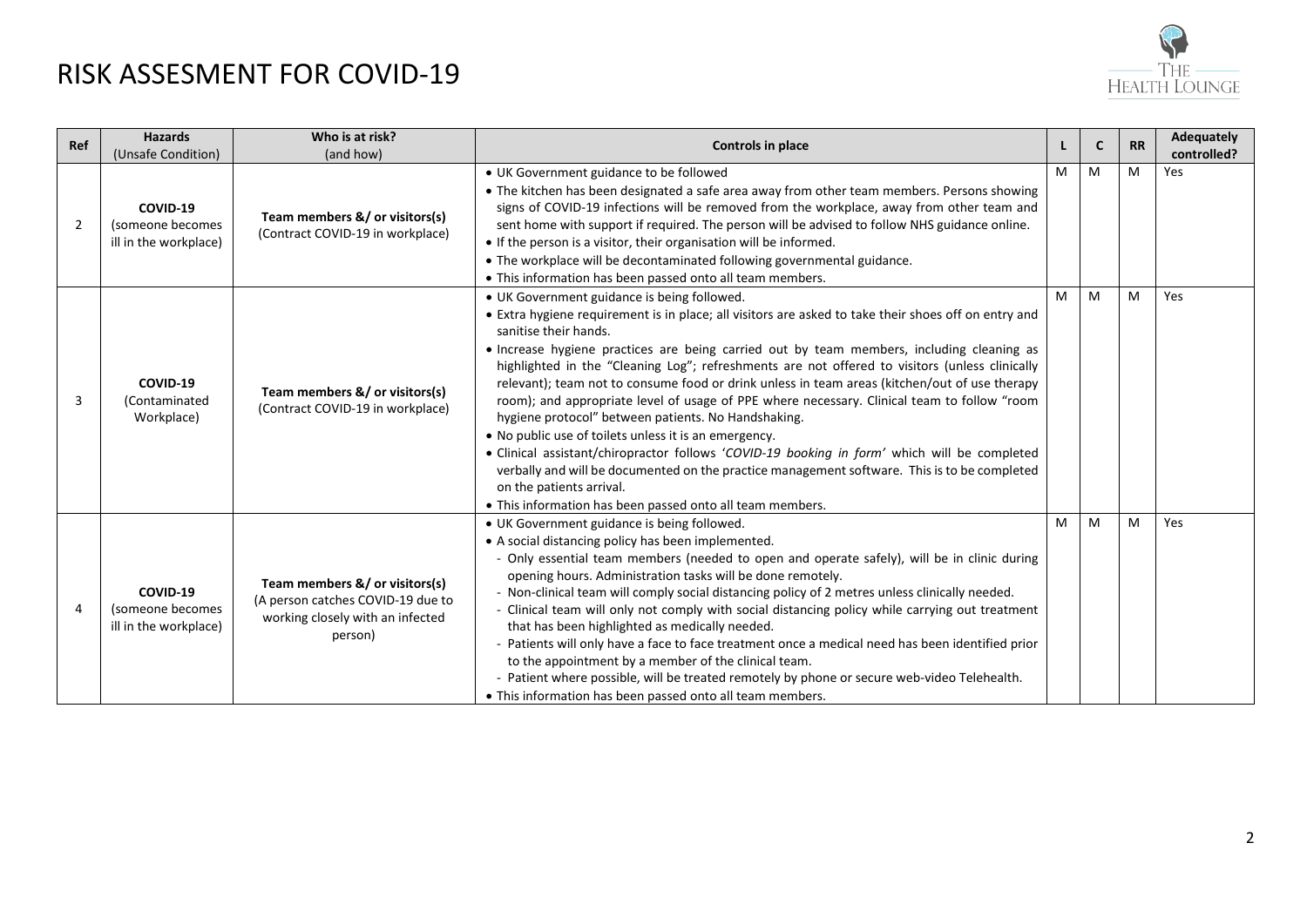

| Ref | <b>Hazards</b><br>(Unsafe Condition)                                                          | Who is at risk?<br>(and how)                                                                                                                                                                             | Controls in place                                                                                                                                                                                                                                                                                                                                                                                                                                                                                                                                                                                                                                                                                                                                                                                                                                          |   | C | <b>RR</b> | <b>Adequately</b><br>controlled? |
|-----|-----------------------------------------------------------------------------------------------|----------------------------------------------------------------------------------------------------------------------------------------------------------------------------------------------------------|------------------------------------------------------------------------------------------------------------------------------------------------------------------------------------------------------------------------------------------------------------------------------------------------------------------------------------------------------------------------------------------------------------------------------------------------------------------------------------------------------------------------------------------------------------------------------------------------------------------------------------------------------------------------------------------------------------------------------------------------------------------------------------------------------------------------------------------------------------|---|---|-----------|----------------------------------|
| 5   | COVID-19<br>(Vulnerable team<br>members)                                                      | Team members with underlying health<br>conditions. Reduced immunity,<br>pregnancy, over 70, etc.)<br>(Contract COVID-19 in workplace)                                                                    | • UK Government guidance to be followed<br>• Any team member or team member living with a person that is in the venerable category, is<br>required to work from home if possible or will be furloughed until the point they can return<br>and/or the business needs them.<br>• If a team member is a person that they live with show flu like symptoms; either a high<br>temperature (37.8° centigrade or greater) and/or have a new continuous cough; they should<br>follow the guidance to isolate4 for either 7 days (living alone) or 14 days (living with others).<br>. Pregnant workers may be asked to commence maternity leave early if practicable.<br>• The clinic will arrange for meetings or coaching sessions to be completed by video or audio<br>conferencing where possible.<br>• This information has been passed onto all team members. | M | M | M         | <b>Yes</b>                       |
| 6   | COVID-19<br>(team members<br>who have<br>contracted COVID-<br>19)                             | Team members, visitors, members of<br>the Public, Family members<br>(Contract COVID-19 in workplace)                                                                                                     | . If NHS 111/online or GP determines that a team member has contracted COVID-19 they will be<br>treated as 'off sick' as per normal company sick ness policy.<br>• Colleagues or visitors who have had contact with a symptomatic employee will be made aware<br>of the symptoms and advised to follow NHS online guidance.<br>• The workplace has been decontaminated following governmental guidance.<br>• This information has been passed onto all team members.                                                                                                                                                                                                                                                                                                                                                                                       | м | M | M         | <b>Yes</b>                       |
|     | COVID-19<br>(Presenteeism.<br>Symptomatic or<br>exposed employees<br>remain in<br>workplace.) | Team members, members of the<br><b>Public, Family members</b><br>(Team members who are symptomatic<br>or have been in contact with someone<br>with COVI-19 but continue to work<br>despite being unwell) | • UK Government guidance is being followed.<br>• Team members are advised to follow NHS guidance online.<br>• Symptomatic team members will be instructed to go home.<br>• Colleagues or visitors who have had contact with a symptomatic employee will be made aware<br>of the symptoms and advised to contact NHS guidance online.                                                                                                                                                                                                                                                                                                                                                                                                                                                                                                                       |   | M | M         | Yes                              |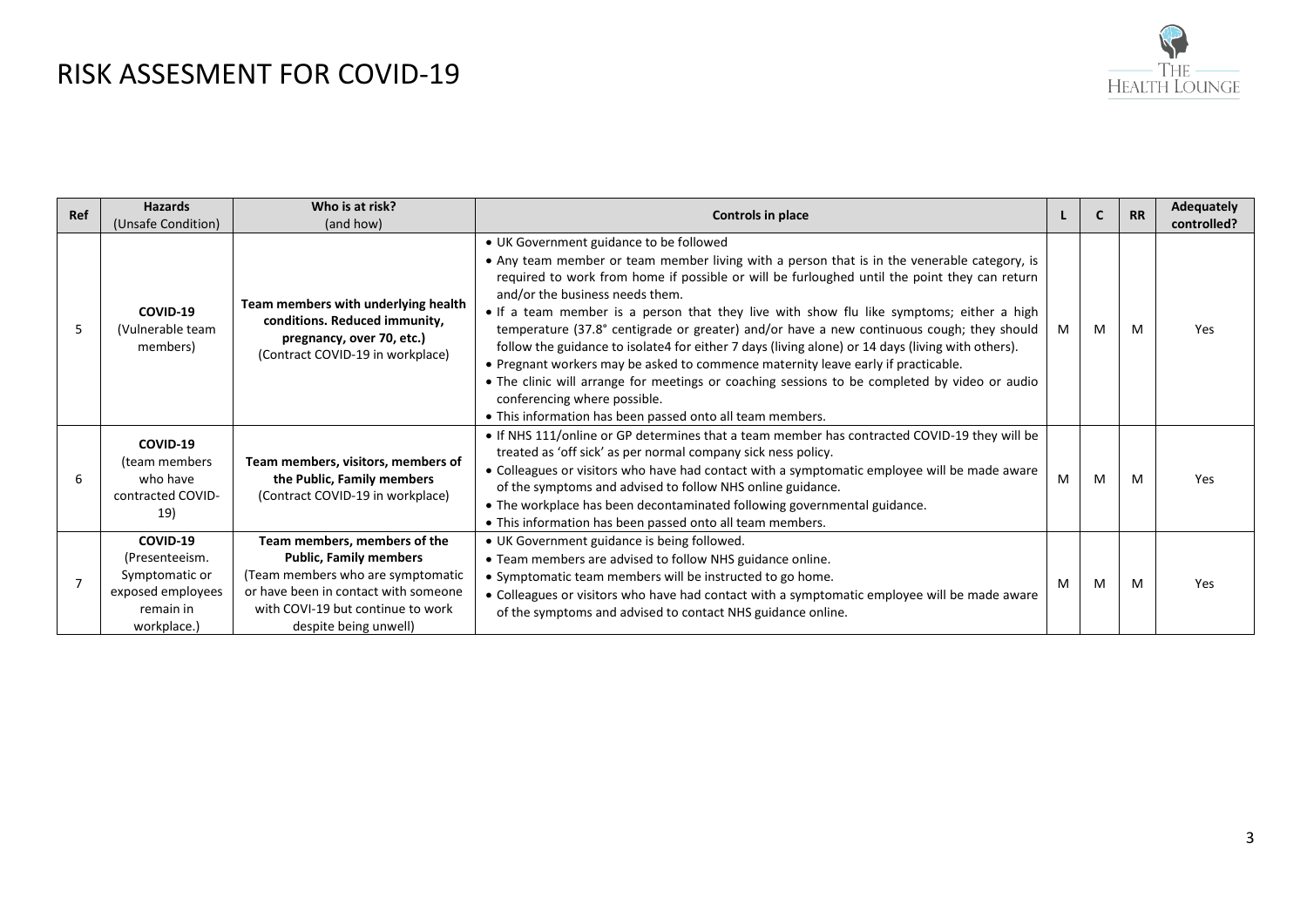

| Ref | <b>Hazards</b><br>(Unsafe Condition)                           | Who is at risk?<br>(and how)                                                                                                                     | Controls in place                                                                                                                                                                                                                                                                                                                                                                                                                                                                                                                                                                                                      |   | C | <b>RR</b> | <b>Adequately</b><br>controlled? |
|-----|----------------------------------------------------------------|--------------------------------------------------------------------------------------------------------------------------------------------------|------------------------------------------------------------------------------------------------------------------------------------------------------------------------------------------------------------------------------------------------------------------------------------------------------------------------------------------------------------------------------------------------------------------------------------------------------------------------------------------------------------------------------------------------------------------------------------------------------------------------|---|---|-----------|----------------------------------|
| 8   | COVID-19<br>(Self-Isolation and<br>wellbeing)                  | <b>Team members</b><br>(team members not aware of the need<br>to or how to self-isolate.<br>Wellbeing/loneliness issues from self-<br>isolation) | . NHS 111 online provides advice on when to self-isolate and provides access to an online<br>interactive personal checklist (Stay at Home Advice).<br>• A homeworker's risk assessment - either general or specific depending on risk levels - will be<br>completed.<br>• Managers are to ensure that all team members now required to work from home have the<br>necessary equipment to do their jobs safely.<br>• Managers & colleagues are advised to keep in regular contact with home workers with regular<br>individual, team calls or by webinars.<br>• This information has been passed onto all team members. | M | M | M         | Yes                              |
| 9   | COVID-19<br>(Travelling abroad)                                | <b>Team members &amp; visitors</b><br>(A person catches COVID-19 due to<br>travelling abroad)                                                    | • UK Government guidance to be followed.<br>• FCO provides Foreign Travel advice for travellers.<br>• CIPD provides advice for travellers returning to work from affected areas.<br>. We do not insist on team members travelling to work to an area with high risk of COVID-19.<br>• Team members are granted permission to cancel at short notice any pre-booked annual leave<br>to an affected area i.e. no pressure to travel to affected destinations.                                                                                                                                                            | M | M | M         | <b>Yes</b>                       |
| 10  | COVID-19<br>(Information)<br>failure)                          | <b>Team members &amp; visitors</b><br>(Escalation/de-escalation of Pandemic)                                                                     | . The Health Lounge has designated Natalie Edwards as "COVID-19 Appointed Person" whose<br>responsibilities include;<br>- Monitoring relevant updates from government & across the health profession.                                                                                                                                                                                                                                                                                                                                                                                                                  | M | M | M         | Yes                              |
| 11  | COVID-19<br>(At risk individual<br>required<br>emergency care) | Patients with underlying health<br>conditions, reduced immunity,<br>pregnancy, over 70, etc.)<br>(Contract COVID-19 in workplace)                | • Only to be offered at a weekend on Saturdays<br>• Clinic to be deep cleaned before arrival.<br>• Full PPE to be required.<br>• Only one team member and one patient in the building at a time. If patient requires a<br>chaperone; for example, a guardian, this will have to be made clear at time of booking<br>appointment - no other/additional visitors permitted until further notice.                                                                                                                                                                                                                         |   | M | M         | <b>Yes</b>                       |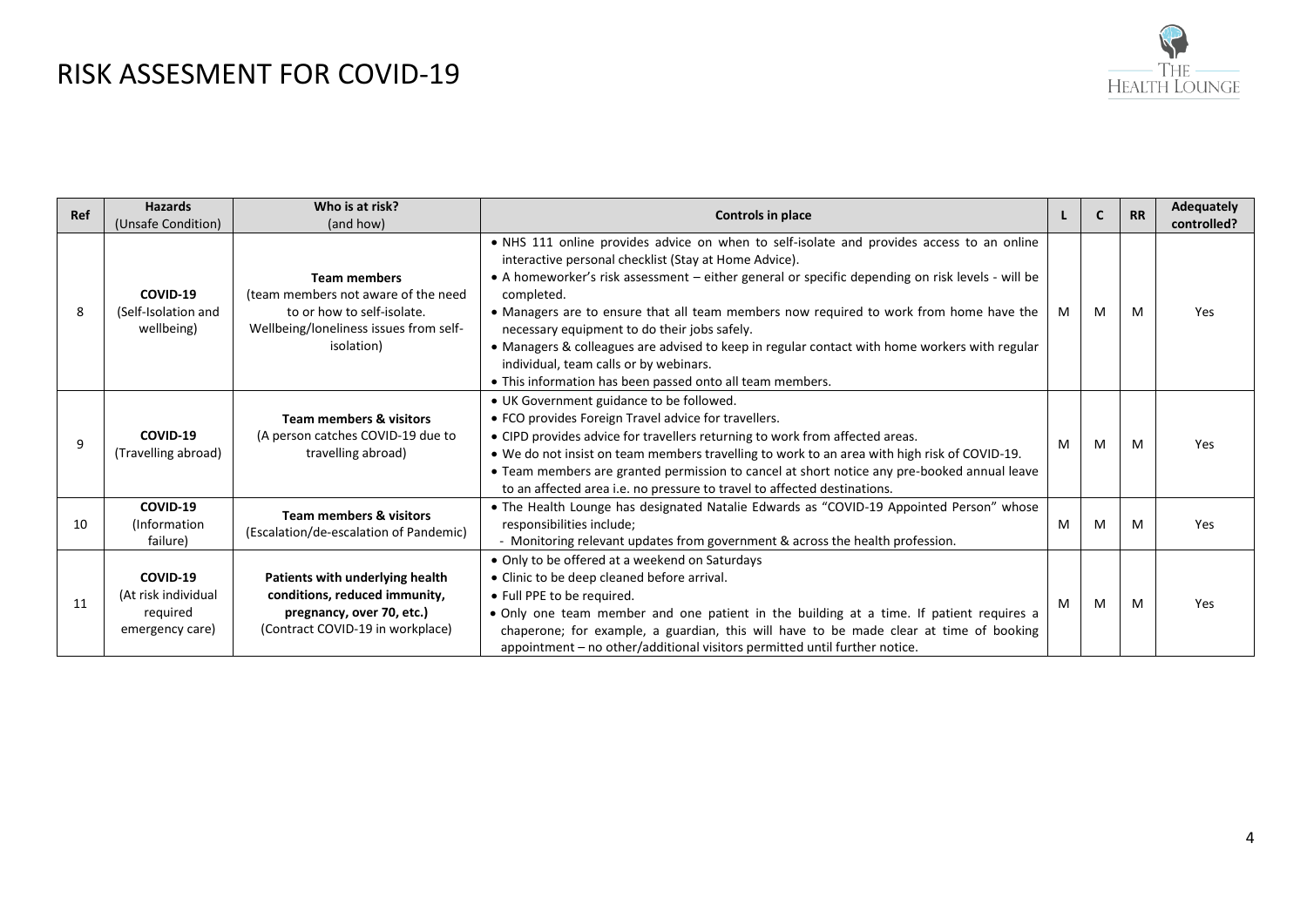

| Ref | <b>Hazards</b><br>(Unsafe Condition) | Who is at risk?<br>(and how) | <b>Controls in place</b>                                                                                                                                                                                                                                                                                                                                                                                                                                                                                                                                                                                                                                                                                                                                                                                                                                                                                                                                                                                                                                                                                                                                                                                                                                                                                                                                                                                                              |  | <b>RR</b> | Adequately<br>controlled? |
|-----|--------------------------------------|------------------------------|---------------------------------------------------------------------------------------------------------------------------------------------------------------------------------------------------------------------------------------------------------------------------------------------------------------------------------------------------------------------------------------------------------------------------------------------------------------------------------------------------------------------------------------------------------------------------------------------------------------------------------------------------------------------------------------------------------------------------------------------------------------------------------------------------------------------------------------------------------------------------------------------------------------------------------------------------------------------------------------------------------------------------------------------------------------------------------------------------------------------------------------------------------------------------------------------------------------------------------------------------------------------------------------------------------------------------------------------------------------------------------------------------------------------------------------|--|-----------|---------------------------|
| 12  | COVID-19<br>(Reporting actions)      | <b>Team members</b>          | • Dangerous Occurrences regulation 7, schedule 2 – section 10 on legislation.gov.uk. If something<br>happens at work which results in (or could result in) the release or escape of coronavirus you<br>must report this as a dangerous occurrence. An example of dangerous occurrence would be a<br>lad worker accidently smashing a glass vial containing coronavirus, leading to people being<br>exposed.<br>• Cases of Disease: Exposure to a biological agent regulation 9(b) on legislation.gov.uk. If there<br>is reasonable evidence that someone diagnosed with COVID-19 was likely exposed because of<br>their work, you must report this as an exposure to a biological agent using the case of disease<br>report. An example of work- related exposure to coronavirus would be a health care<br>professional who is diagnosed with COVID-19 after treating patients with COVID-19.<br>. Work related fatalities regulation 6(2) on legislation.gov.uk. If a worker dies as a result of<br>exposure to coronavirus from their work and this is confirmed as the likely cause of death by a<br>registered medical practitioner, then you must report this as death due to exposure of a<br>biological agent using the 'case of disease' report form. You must send a report of that fatality<br>to HSE by the quickest practicable means without delay and send a report of that fatality within<br>10 days of the incident. |  |           | Yes                       |

| <b>Hazard Ref</b> | <b>Additional control</b> | <b>Assigned to</b> | Date completed |  | <b>RR</b> |
|-------------------|---------------------------|--------------------|----------------|--|-----------|
|                   |                           |                    |                |  |           |

| Date of Assessment                                                                     | 21/05/2020 | <b>Signature</b> |  |  |
|----------------------------------------------------------------------------------------|------------|------------------|--|--|
| Currently daily, to ensure Government Guidance is being followed<br><b>Review date</b> |            |                  |  |  |